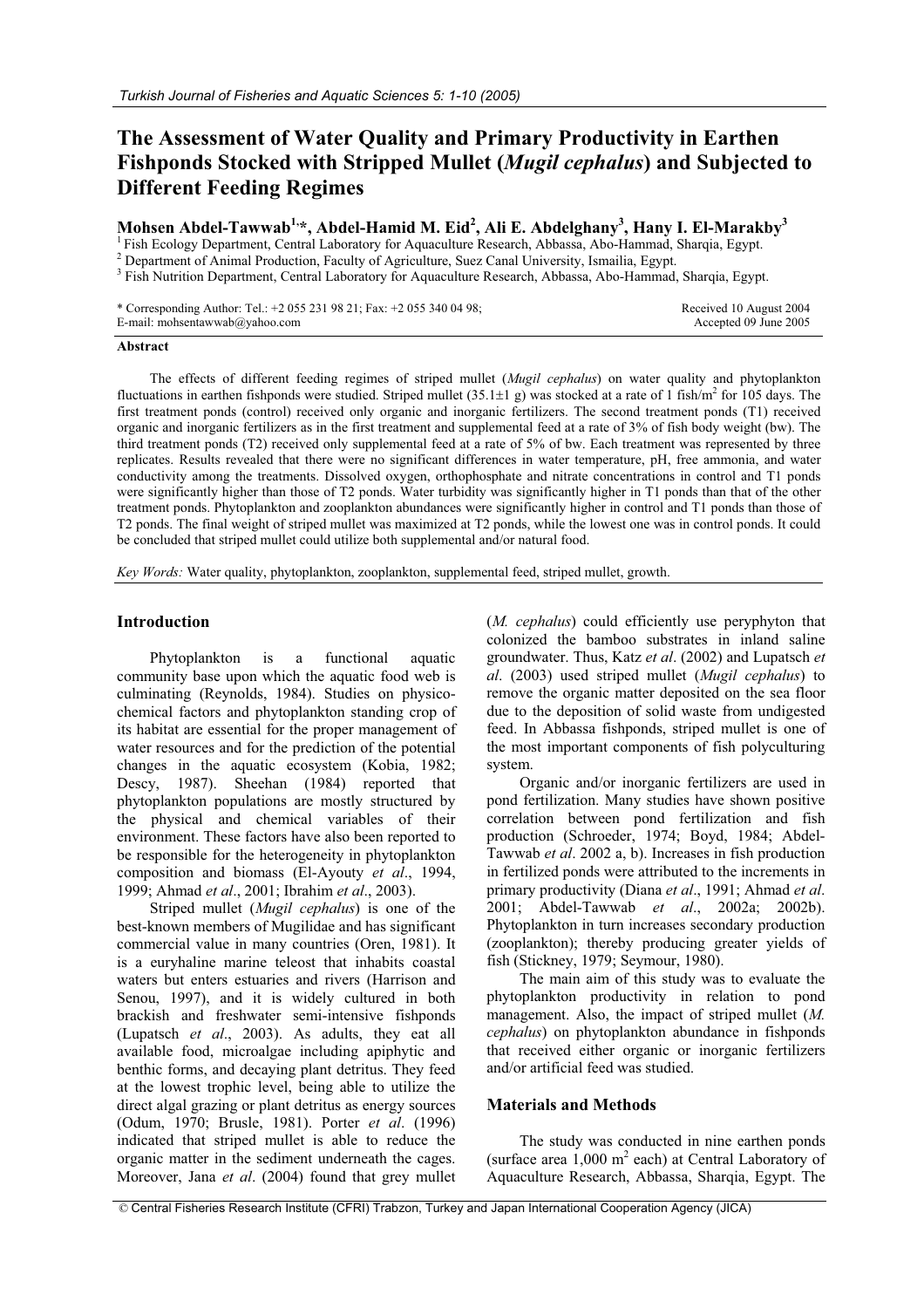ponds were drained, cleaned and refilled with new freshwater from El-Wadi Canal derived from Ismailia Canal. The water level was kept at 0.8-1.0 m. This experiment started on September 9, 1994 and lasted for 105 days.

Three treatments were assigned to evaluate the acceptability of natural food and/or supplemental feed by striped mullet. The first three ponds received only organic and inorganic fertilizers (control), the second three ponds (T1) received organic and inorganic fertilizers as in control ponds and supplementary feed at a rate of 3% of fish bw. The third three ponds (T2) received only supplementary feed at a rate of 5% of fish bw. Before the experiment started, control and T1 ponds were fertilized with cow manure at a rate of 300 kg/acre. The manure was distributed randomly on the bottom of pond. After stocking the fish, chicken manure was applied at a rate of 10 kg/acre biweekly. In addition to chicken manure, inorganic fertilizers of urea and monosuperphosphate were also applied biweekly at a rate of 1 kg/acre and 5 kg/acre, respectively. The inorganic fertilizers were dissolved and spread on the water surface of fishponds. Striped mullet (35.1 $\pm$ 1 g) was stocked at a rate of 1 fish/m<sup>2</sup>. In T1 and T2 ponds, the diet used contained 35% crude protein that was given to fish twice daily. Every two weeks, 25 fish from each pond were sampled and length and weight of each fish was measured. The amounts of feed given were readjusted according to changes in fish biomass.

Water samples for chemical analyses were collected weekly using a water sampler between 08:30 and 09:30 at 30 cm depth from each pond. Dissolved oxygen and temperature were measured at 30 cm depth with a YSI model 58 oxygen meter (Yellow Spring Instrument Co., Yellow Springs, Ohio, USA). Water conductivity was measured with YSI model 33 conductivity meter (Yellow Spring Instrument Co., Yellow Springs, Ohio, USA). pH and free ammonia were measured colorimetrically using Hach kits (Hach Co., Loveland, Colorado, USA). The chemical parameters were analyzed according to APHA (1985). Orthophosphate was colorimetrically determined using stannous chloride method and nitrate was colorimetrically determined using phenoldisulphonic acid method (Boyd, 1984).

Water samples for phytoplankton were collected using 1-liter bottle at the same depth and preserved by adding 1 ml of 4% formalin solution. Samples were allowed to settle for 15 days and the supernatant was siphoned to 50 ml. Samples for zooplankton determination were collected by plankton net  $(50 \mu m)$ filtering 20 litres and immediately preserved by adding 1 ml of 10% formalin solution. Phytoplankton and zooplankton counting was performed using Sedgwick-Rafter cell under a binocular microscope with appropriate magnification. The phytoplankton in samples was identified to genus level according to Prescott (1961). Shannon and Weaver (1949) equation was used in order to determine phytoplankton diversity.

Water quality data were analyzed comparing the treatments with Kruskal-Wallis One Way Analysis of Variance on Ranks, using dates as blocks to determine significant differences. Mean separations were determined using Tukey's test at the 5% probability level. Spearman correlation and multiple stepwise regressions of the obtained data were done. All statistical analyses were conducted with SPSS software program (SPSS, Richmond, USA) version 10 as described by Dytham (1999).

#### **Results**

#### **Water Quality Parameters**

The variations in water quality parameters are presented in Figures 1, 2 and 3. Water temperature of different treatments was approximately the same. Moreover, water temperature showed remarkable decrease with maximum value of 29.3°C in September, and the lowest value of 15.3°C in December. pH did not vary much among treatments. It varied from 8.3 to 8.7 for all treatments. Dissolved oxygen was also affected significantly by treatments (P<0.01) where it was higher in T1 than that of control and T2. Turbidity was negatively affected by treatments ( $r = -0.76$ ; P<0.01). Free ammonia in different treatments was approximately the same (0.13-0.14 mg/l; Figure 2). It was less than the critical concentration affecting fish health. Phosphate and nitrate concentrations were varied significantly (P<0.05) in the different treatments (Figure 2). They were significantly lower at T1 ponds than those of control and T2 (P<0.05). Water conductivity, total alkalinity and total hardness were not affected by treatments in this study (Figure 3).

#### **Phytoplankton Abundance**

The dominant phytoplankton groups were Bacillariophyceae, Chlorophyceae, Cyanobacteria, and Euglenophyceae in all treatments (P<0.05; Table 1). All of these groups except Cyanobacteria, were significantly affected by treatments (P<0.05). Cyanobacteria and Euglenophyceae exhibited low abundance compared with other groups. Euglenophyceae disappeared completely in some months. Bacillariophyceae and Chlorophyceae were the dominant groups. Bacillariophyceae and Chlorophyceae were recorded in control and T1 ponds without exhibiting significant differences. T2 yielded less phytoplankton numbers (Table 1).

Abundance of phytoplankton was positively affected by treatments ( $r = 0.578$ ; P< 0.01), and it was significantly higher at control and T1 than that of T2 (Table 1). The maximum number was recorded in November at control and at T1 (122 and 111 org./ml,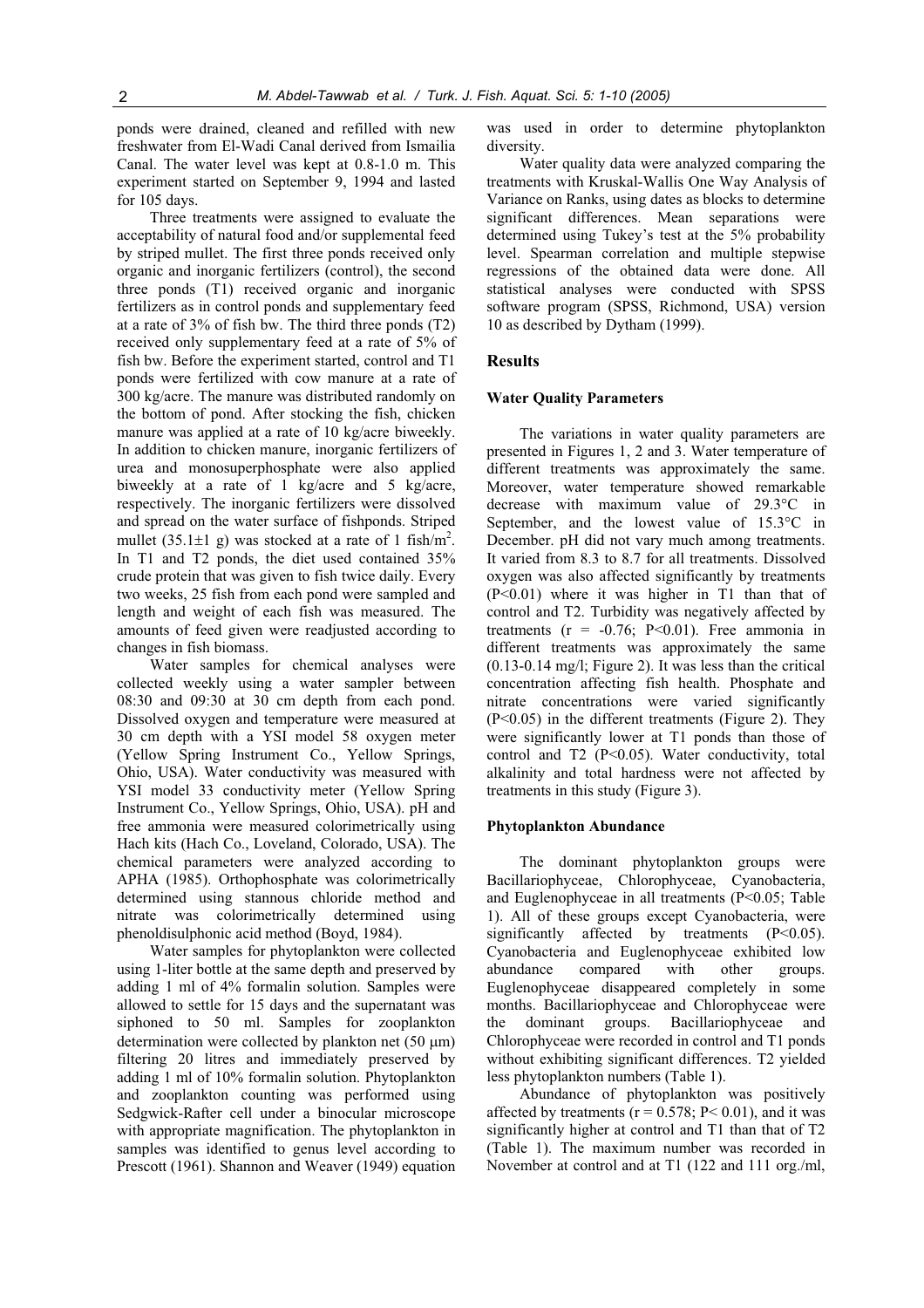

**Figure 1.** Weekly variations in water temperature (°C), pH, dissolved oxygen (mg/l) and water turbidity (NTU) in earthen ponds stocked with stripped mullet and subjected to different feeding regimes.

respectively), while the minimum value was recorded in September and October at T2 (21 and 30 org./ml, respectively).

Table 2 shows the different genera of each phytoplankton group. The recorded genera were 8, 8, 5 and 2 for Bacillariophyceae, Chlorophyceae, Cyanobacteria and Euglenophyceae, respectively. The most abundant genera of Bacillariophyceae were *Navicula, Nitzschia,* and *Synedra*. Other genera of Bacillariophyceae were *Cyclotella, Cymbella, Gyrosigma, Melosira,* and *Pinnularia*. *Navicula* and *Nitzschia* were the most abundant genera at all treatments during the study period. *Navicula* exhibited the highest number in September and November at T1 (18 and 15 org./ml, respectively). The highest number of *Nitzschia* was recorded in November at control (16 org./ml) and in September at T1 (15 org./ml). Moreover, *Synedra* was abundant at control, and the highest number was obtained in November in control (13 org./ml).

In Chlorophyceae, *Pediastrum, Scenedesmus* and *Tetraedron* were found to be the most abundant genera. In addition, *Ankistrodesmus, Chlorella, Coilastrum, Crucigenia,* and *Pandorina* were recorded. The maximum *Scenedesmus* number was recorded in November in T1 (34 org./ml), while the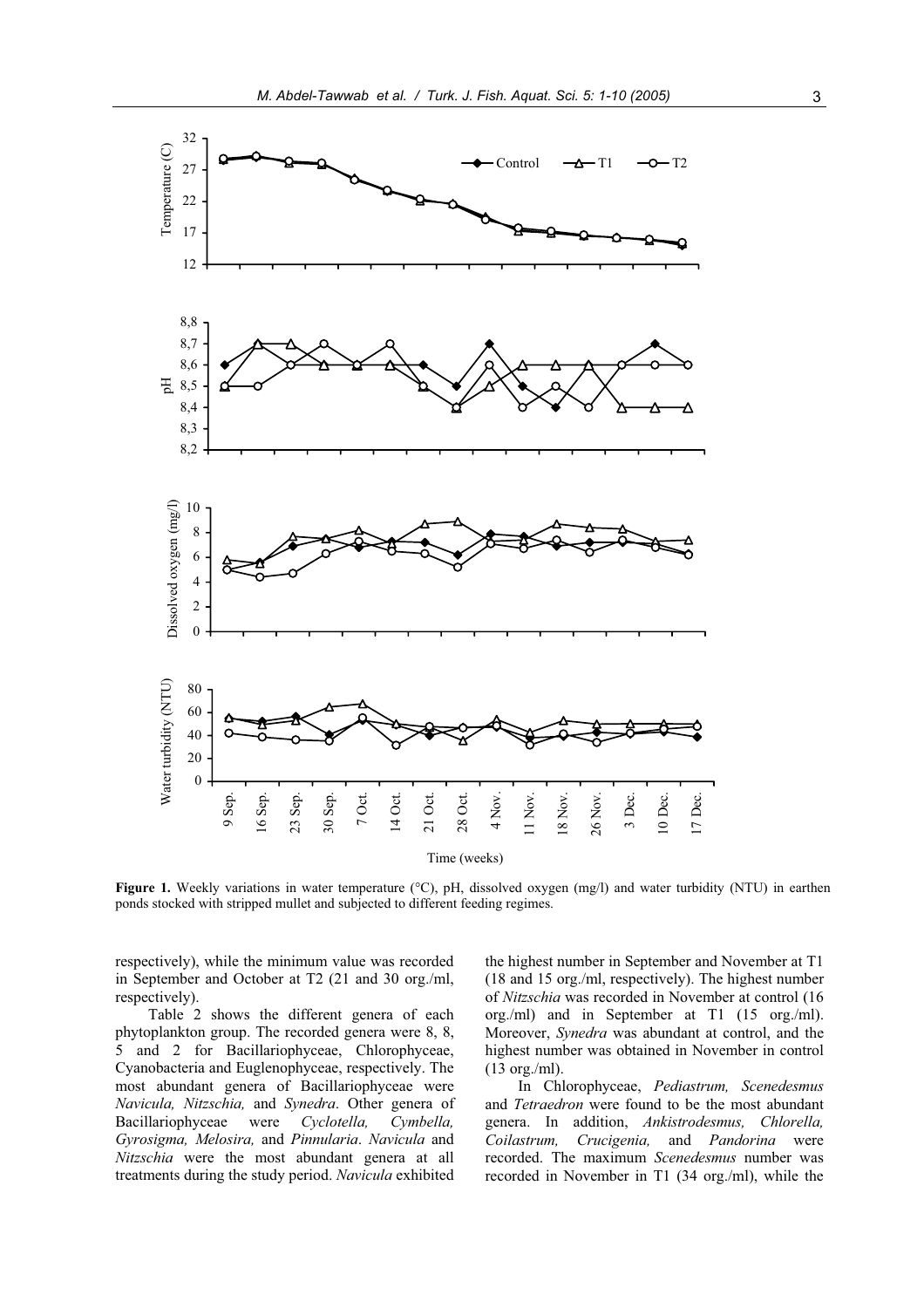

**Figure 2.** Monthly variations of free ammonia, nitrate and phosphate concentrations (mg/L) in earthen ponds stocked with stripped mullet and subjected to different feeding regimes.

**Table 1.** Variance and distribution of major phytoplankton groups (org/ml) in earthen ponds stocked with stripped mullet and subjected to different feeding regimes

| Phytoplankton     |      |      | Control |          |      |      | T1   |          | T <sub>2</sub> |      |      |          |
|-------------------|------|------|---------|----------|------|------|------|----------|----------------|------|------|----------|
| Groups            | Sep. | Oct. | Nov.    | Dec.     | Sep. | Oct. | Nov. | Dec.     | Sep.           | Oct. | Nov. | Dec.     |
| Cyanobacteria     | 9    | 4    |         |          | 4    |      | 9    | 4        | 4              |      |      | 4        |
| $\frac{0}{0}$     | 11.2 | 7.7  | 9.0     | 9.6      | 4.6  | 10.2 | 8.1  | 8.3      | 19.1           | 16.7 | 10.4 | 11.8     |
| Chlorophyceae     | 30   | 17   | 69      | 31       | 39   | 23   | 59   | 28       |                | 13   | 35   | 19       |
| $\frac{0}{0}$     | 37.5 | 32.7 | 56.5    | 59.6     | 44.9 | 46.9 | 53.2 | 58.4     | 33.3           | 43.3 | 52.3 | 55.8     |
| Bacillariophyceae | 28   | 18   | 39      | 16       | 37   | 14   | 38   | 16       | 6              | 6    | 21   | 11       |
| $\frac{0}{0}$     | 35.0 | 34.6 | 32.0    | 30.8     | 42.5 | 28.6 | 34.2 | 33.3     | 28.6           | 20.0 | 31.3 | 32.4     |
| Euglenophyceae    | 13   | 13   | 3       | $\Omega$ |      |      | 5    | $\Omega$ | 4              | 6    |      | $\theta$ |
| $\frac{0}{0}$     | 16.3 | 25.0 | 2.5     | 0.0      | 8.0  | 14.3 | 4.5  | 0.0      | 19.0           | 20.0 | 6.0  | 0.0      |
| Total number      | 80   | 52   | 122     | 52       | 87   | 49   | 111  | 48       | 21             | 30   | 67   | 34       |
| $\%$              | 100  | 100  | 100     | 100      | 100  | 100  | 100  | 100      | 100            | 100  | 100  | 100      |

Control: ponds received only organic and inorganic fertilizers.

T1: ponds received organic and inorganic fertilizers, and 3% artificial feed.

T2: ponds received 5% artificial feed only.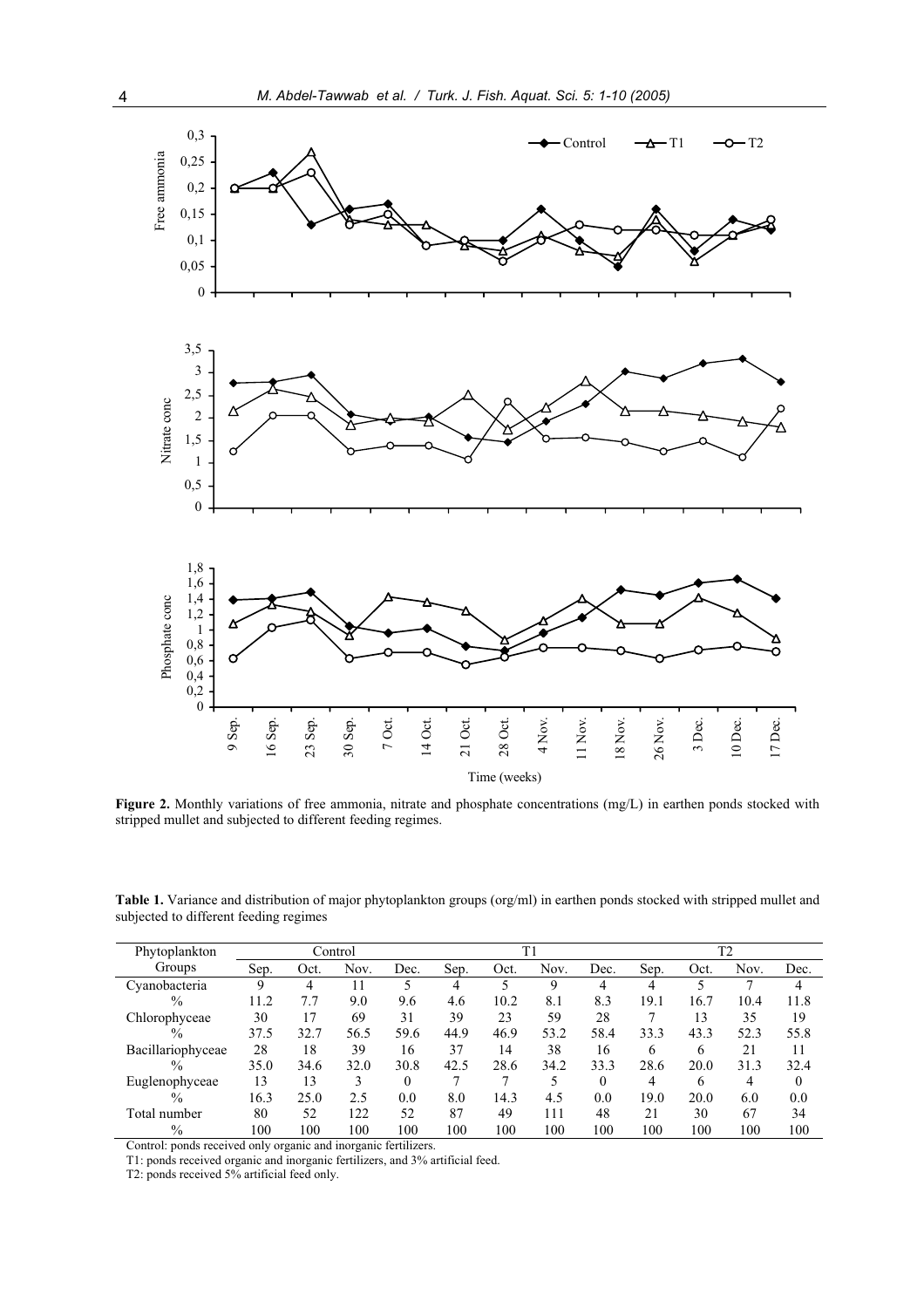

**Figure 3.** Monthly variations of water conductivity ( $\mu$ S/cm), total alkalinity and total hardness (mg/l as CaCO<sub>3</sub>) in earthen ponds stocked with stripped mullet and subjected to different feeding regimes.

minimum number was obtained in September in T2 (3 org./ml). The highest number of *Pediastrum* was recorded in November in T1 (11 org./ml).

Among Cyanobacteria, *Anabaena* and *Merismopedia* were the most dominant genera. Other genera such as *Chroococcus, Gleocapsa,* and *Oscillatoria* were also present in the ponds. The highest number was recorded for *Anabaena* in November and *Oscillatoria* in September at control ponds and *Merisomopedia* in November at T1 ponds with the same number (4 org./ml).

Euglenophyceae was represented only by the genera *Euglena* and *Phacus*. They were recorded in all treatments during the experimental period except December. Generally, *Phacus* was less abundant than *Euglena*. The high occurrence of *Euglena* was recorded during September and October in control (9 and 8 org./ml, respectively). In case of *Phacus*, the highest number was obtained in September and October in control (4 and 5 org./ml, respectively).

The Shannon-Weaver diversity index of overall phytoplankton genera decreased by time in control and T2 ponds, while it increased in T1 (Figure 4). It could be seen that the diversity index in September and October was lower than that of November and December in all treatments, except T1.

#### **Zooplankton Abundance**

The common zooplankton groups were Cladocera, Copepods and Rotifers in all treatments. Cladocera was dominant zooplankton group, while Copepods and Rotifers exhibited lower abundance in all treatments (Table 3). Zooplankton abundance was positively affected by treatments ( $r = 0.420$ ; P<0.01), and it was greater in control and T1 than that of T2 (P<0.05). The maximum number of zooplankton was obtained in November at T1 (18 org./L) followed by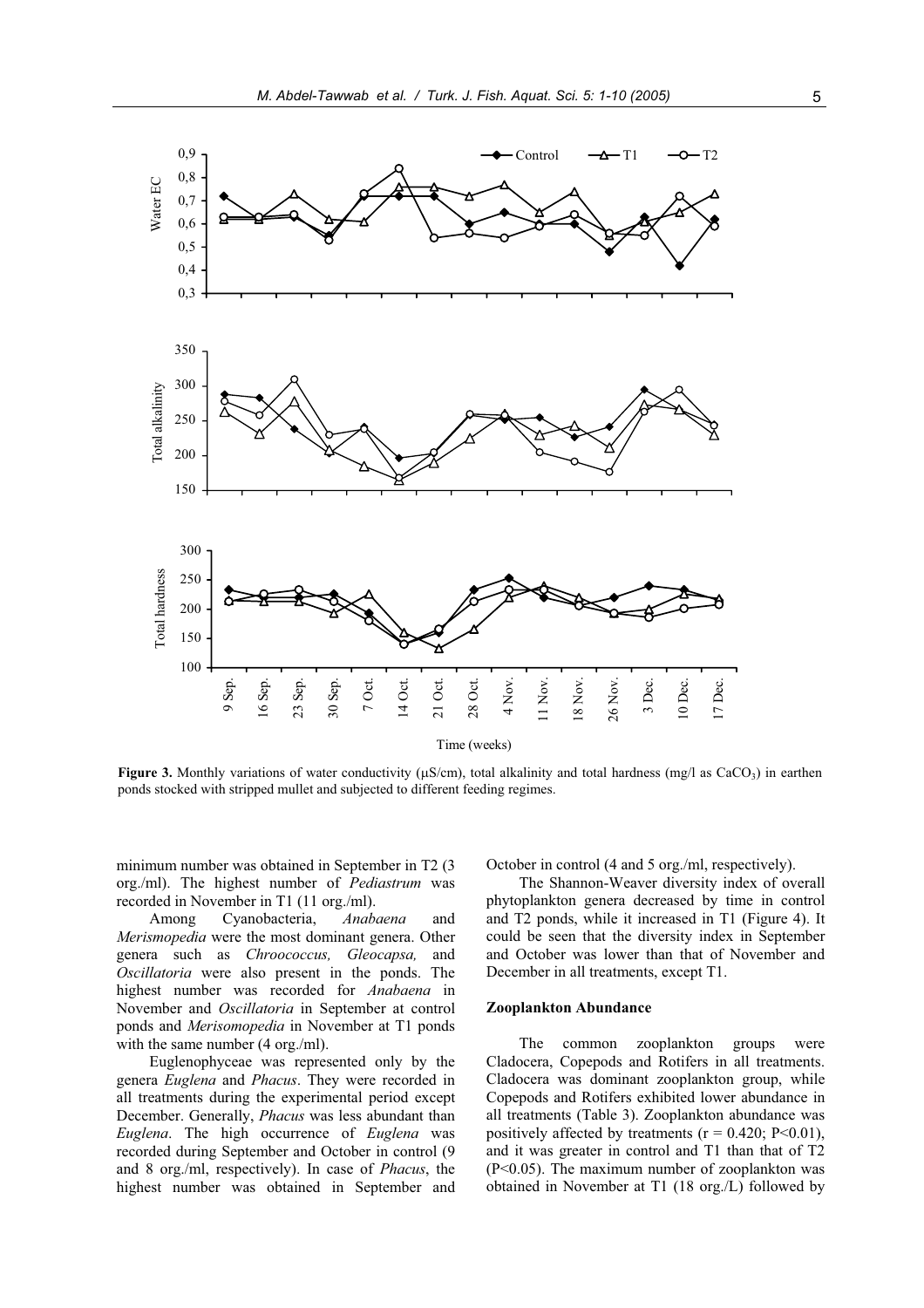| Phytoplankton     |                |                          | Control        |                          |                |                | T1             |                | T <sub>2</sub> |                |                |              |
|-------------------|----------------|--------------------------|----------------|--------------------------|----------------|----------------|----------------|----------------|----------------|----------------|----------------|--------------|
| General           | Sep.           | Oct.                     | Nov.           | Dec.                     | Sep.           | Oct.           | Nov.           | Dec.           | Sep.           | Oct.           | Nov.           | Dec.         |
| Bacillariophyceae |                |                          |                |                          |                |                |                |                |                |                |                |              |
| Cyclotella        |                |                          | $\mathbf{1}$   | $\overline{c}$           |                | $\overline{a}$ | 1              | $\mathfrak{2}$ | $\mathbf{1}$   |                | 1              |              |
| Cymbella          |                | 3                        | 4              | $\mathbf{1}$             |                |                |                |                |                | 1              |                |              |
| Gyrosigma         |                | $\mathbf{1}$             |                |                          |                | $\mathbf{1}$   | $\overline{2}$ |                |                |                | 1              |              |
| Melosira          |                |                          |                |                          | $\overline{2}$ |                | 1              |                |                |                | $\overline{2}$ |              |
| Navicula          | 3              | $\overline{2}$           | 4              | $\overline{2}$           | 18             | 7              | 15             | 4              | $\overline{c}$ | $\overline{2}$ | $\overline{7}$ | 2            |
| Nitzschia         | 9              | 3                        | 16             | 7                        | 15             | 5              | 12             | 6              | $\overline{2}$ | $\overline{2}$ | 3              |              |
| Pinnularia        | 14             | 6                        |                |                          |                |                |                |                |                |                | $\overline{2}$ |              |
| Synedra           |                | 3                        | 13             | 4                        | 2              |                | 7              | 4              |                |                | 5              | 3            |
| Chlorophyceae     |                |                          |                |                          |                |                |                |                |                |                |                |              |
| Ankistrodesmus    | 6              |                          | 4              |                          |                | 4              | 3              | 2              |                |                |                |              |
| Chlorella         | 4              | $\overline{2}$           | 7              | $\overline{2}$           |                | $\overline{2}$ | $\overline{4}$ |                |                | 3              | 8              |              |
| Coilastrum        |                |                          | $\overline{4}$ | $\overline{c}$           |                |                |                | 3              |                |                |                | 2            |
| Crucigenia        | 3              |                          | 19             | 1                        |                | 1              | $\overline{2}$ | 5              |                | $\overline{2}$ | 5              | 3            |
| Pandorina         |                | 1                        | 4              |                          | 5              |                |                |                |                |                |                |              |
| Pediastrum        | 3              |                          | 6              | 3                        | 5              | $\overline{2}$ | 11             | 3              | 2              | 2              | 7              |              |
| Scenedesmus       | 12             | 9                        | 20             | 21                       | 23             | 12             | 34             | 6              | 3              | 5              | 13             | 12           |
| Tetraedron        | $\overline{2}$ | 4                        | 7              | $\overline{2}$           | 4              | $\overline{2}$ | 5              | 9              |                |                | $\overline{2}$ |              |
| Cyanobacteria     |                |                          |                |                          |                |                |                |                |                |                |                |              |
| Anabaen           | 2              | $\overline{2}$           | 4              | 1                        | 2              |                | $\overline{c}$ | 1              | 2              | 2              |                |              |
| Chroococcus       | $\overline{c}$ | $\mathbf{1}$             | $\overline{2}$ | 3                        |                |                |                |                |                |                | $\overline{2}$ |              |
| Gleocapsa         |                | 1                        | $\overline{c}$ |                          |                |                |                |                |                |                | $\overline{c}$ |              |
| Merismopedia      |                |                          |                | 1                        |                |                | 4              |                | $\mathbf{1}$   |                | $\overline{2}$ |              |
| Oscillatoria      | 4              | $\overline{\phantom{a}}$ | $\overline{2}$ | $\overline{\phantom{a}}$ |                | 3              | 3              |                |                |                |                |              |
| Euglenophyceae    |                |                          |                |                          |                |                |                |                |                |                |                |              |
| Euglena           | 9              | 8                        | $\overline{2}$ | $\mathbf{0}$             | 5              | 4              | 3              | $\mathbf{0}$   | 2              | 4              | $\overline{2}$ | $\theta$     |
| Phacus            | 4              | 5                        | $\mathbf{1}$   | $\mathbf{0}$             | $\overline{2}$ | 3              | $\overline{2}$ | $\mathbf{0}$   | $\overline{2}$ | $\overline{2}$ | $\overline{2}$ | $\mathbf{0}$ |

**Table 2.** Monthly variation in phytoplankton taxa in earthen ponds stocked with stripped mullet and subjected to different feeding regimes

Control: ponds received only organic and inorganic fertilizers.

T1: ponds received organic and inorganic fertilizers, and 3% artificial feed.

T2: ponds received 5% artificial feed only.



**Figure 4.** Changes in Shannon-Weaver diversity index (H`) of phytoplankton genera in earthen fishponds cultured with striped mullet at different feeding regimes.

that in October in control (16 org/L). The minimum number of zooplankton was recorded in December in control and T2 ponds (5 and 4 org./L; Table 3). Dominant Cladocera included *Moina*, *Bosmania, Diaphanosoma* and *Daphnia*. *Cyclops* was the most common copepod and common rotifers included *Brachionus* and *Keratella*.

#### **Fish Growth**

Concerning fish growth, Figure 5 shows that the mean weight of striped mullet gradually increased up to the end of the experimental period. The maximum final weight of striped mullet was obtained at T1 and T2 treatments without significant difference (78.5 and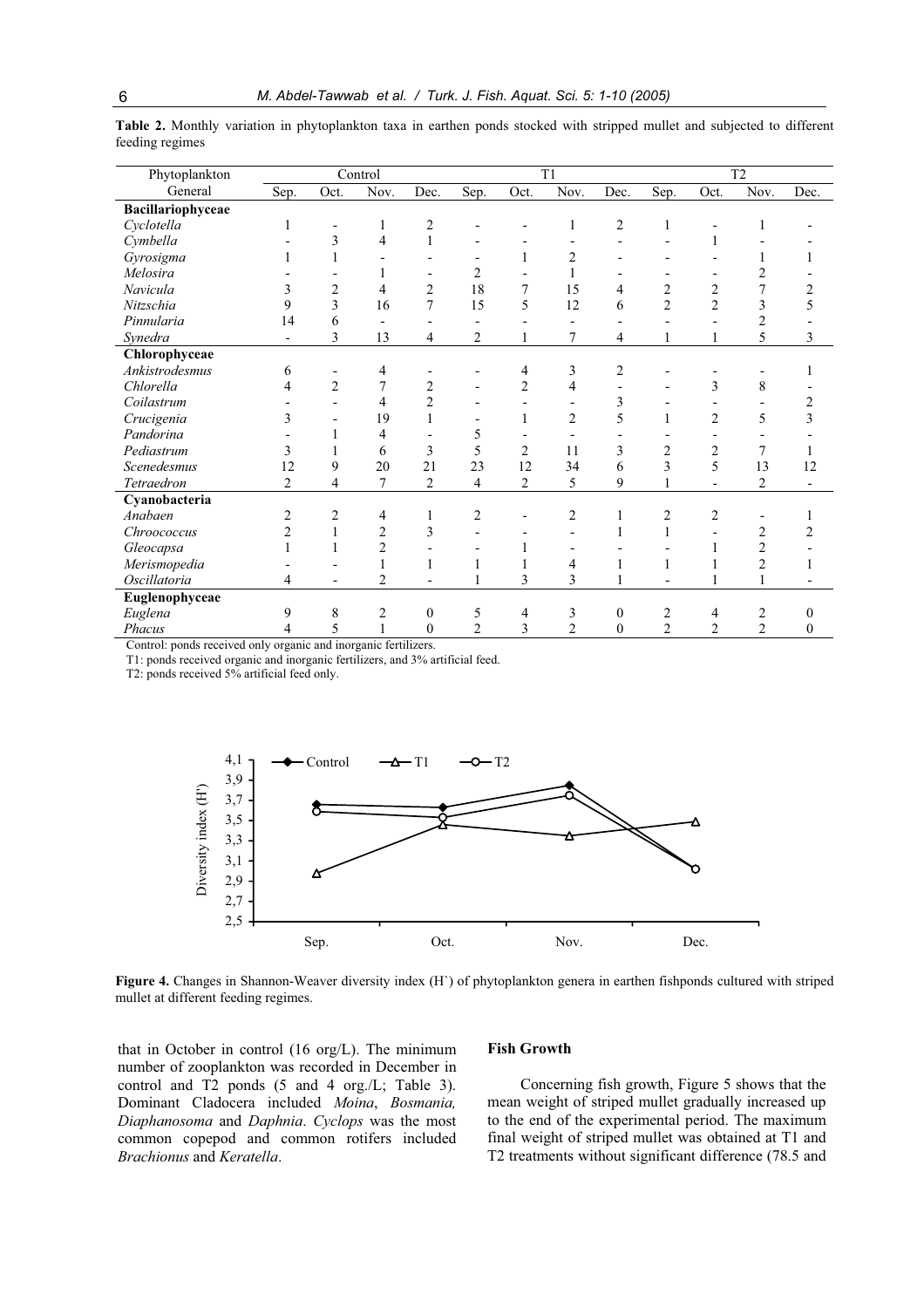| Zooplankton   |      |      | Control |          |      | T1   |      |          | T <sub>2</sub> |      |      |      |
|---------------|------|------|---------|----------|------|------|------|----------|----------------|------|------|------|
| Groups        | Sep. | Oct. | Nov.    | Dec.     | Sep. | Oct. | Nov. | Dec.     | Sep.           | Oct. | Nov. | Dec. |
| Cladocera     | 8    | 9    | 4       | 3        | 6    |      | 10   | 4        |                | 4    |      | 2    |
| $\frac{0}{0}$ | 57.2 | 56.3 | 50.0    | 60.0     | 60.0 | 53.8 | 55.6 | 50.0     | 55.6           | 57.1 | 50.0 | 50.0 |
| Copepods      | 4    | 5    |         |          | 2    | 4    |      | ↑        | ↑              |      |      |      |
| $\frac{0}{0}$ | 28.6 | 31.3 | 25.0    | 20.0     | 20.0 | 30.8 | 27.8 | 25.0     | 22.2           | 28.6 | 33.3 | 25.0 |
| Rotifers      |      |      |         |          |      |      |      | 2        |                |      |      |      |
| $\frac{0}{0}$ | 7.1  | 6.2  | 12.5    | 20.0     | 10.0 | 7.7  | 11.1 | 25.0     | 11.1           | 14.3 | 16.7 | 25.0 |
| Others        |      |      |         | $\theta$ |      |      |      | $\theta$ |                | 0    | 0    | 0    |
| $\frac{0}{0}$ | 7.1  | 6.2  | 12.5    | 0.0      | 10.0 | 7.7  | 5.5  | 0.0      | 11.1           | 0.0  | 0.0  | 0.0  |
| Total number  | 14   | 16   | 8       |          | 10   | 13   | 18   | 8        | 9              |      | 6    |      |
| $\frac{0}{0}$ | 100  | 100  | 100     | 100      | 100  | 100  | 100  | 100      | 100            | 100  | 100  | 100  |

**Table 3.** Variance and distribution of zooplankton groups (org/L) in earthen ponds stocked with stripped mullet and subjected to different feeding regimes



**Figure 5.** Change in mean weight of stripped mullet reared in only fertilized earthen ponds (control), earthen ponds received combination of fertilization and feed (T1) or earthen ponds received supplemental feed only (T2).

83.2 g, respectively), while the lowest final weight of fish was obtained in control (74.0 g).

#### **Discussion**

Effective water management in fishponds is one of the important factors contributing to the success of fish culture, reducing the occurrence of fish disease and enhancing fish growth and survival. Factors such as light, temperature and nutrients play an important role in phytoplankton productivity in aquatic systems (Hutchinson, 1967; Wetzel, 1983). In this study, water temperature was decreasing until the end. So, the number of phytoplankton and zooplankton was almost less than that reported before in Abbassa fishponds by El-Ayouty *et al*. (1994), (1999), Ahmad *et al*. (2001) and Ibrahim *et al*. (2003). Certainly, the low water temperature affected the growth of striped mullet  $(r =$ -0.968; P<0.01) although it could survive and grow at temperature range of 8–24°C (Harrison and Senou, 1997).

There were no significant variations in water conductivity, free ammonia, total alkalinity and total hardness among treatments. Significantly higher concentrations of phosphate and nitrate at control and T1 treatments might have been principally due to the fertilizer inputs. However, T2 ponds did not receive fertilizers. In this concern, Diana *et al*. (1994) found no significant differences in water quality between combined treatments (feed and fertilizer) and fertilizer alone. Furthermore, Diana *et al*. (1996) reported that the efficient use of supplemental feed at a limiting rate, along with fertilizer and natural feeds did not adversely affect water quality.

Water turbidity was higher in T1 than that in control and T2, which might have resulted from the dispersion of colloidal clay particles, and the suspended organic particles due to fish movement in pond and the abundance of phytoplankton (Boyd, 1984). Moreover, the high concentration of dissolved oxygen in T1 compared to control and T2 could be due to the high occurrence of phytoplankton that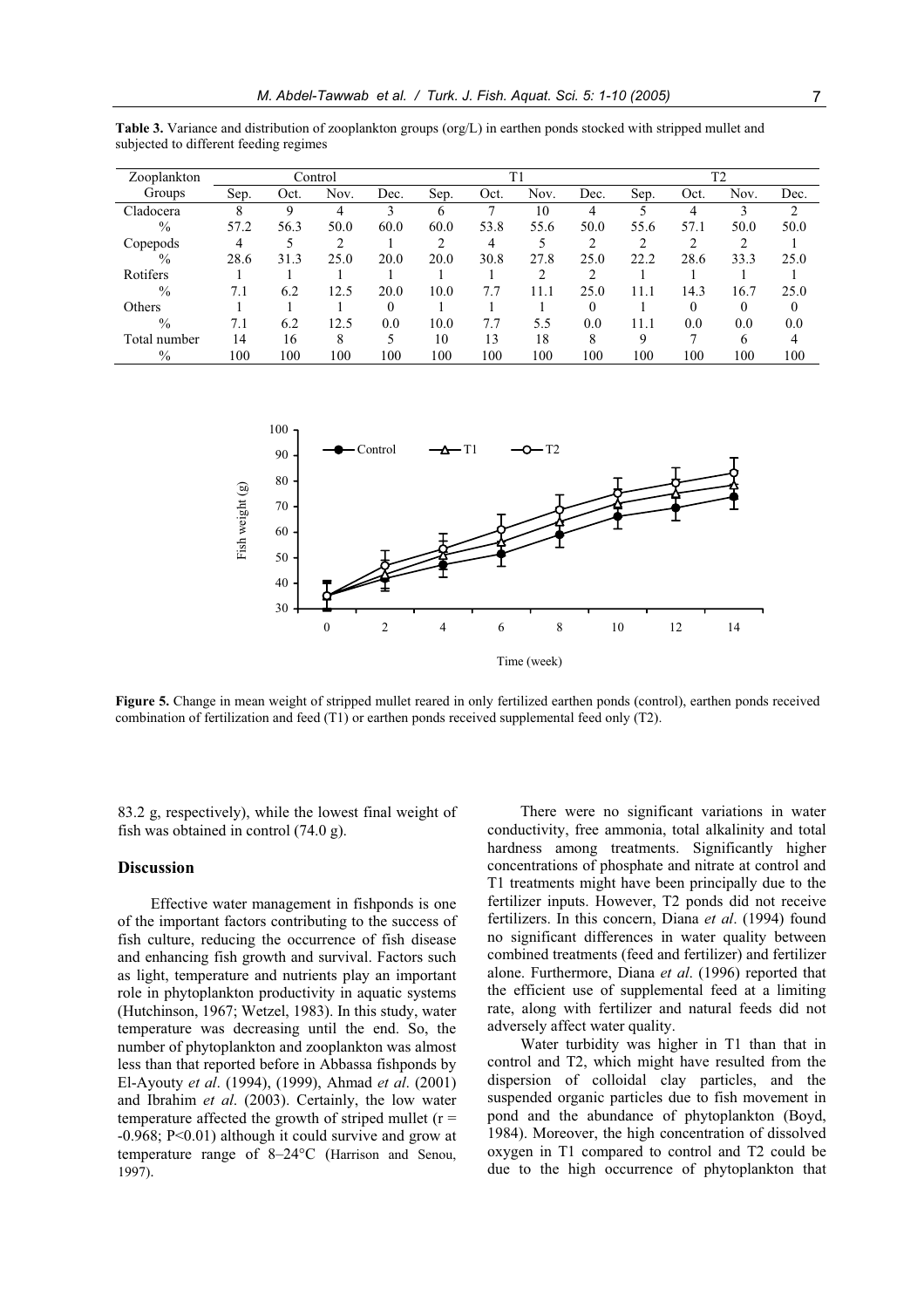increased in photosynthetic activity leading to oxygen production. In this respect, Talling (1986) stated that, oxygen supersaturation due to photosynthetic activity is often recorded with abundant phytoplankton. Generally, dissolved oxygen in this study was adequate for fish culture in the three treatments.

The control and T1 ponds exhibited high number of phytoplankton organisms in comparison to that of T2. This result might be due to the availability of nutrients required for phytoplankton flourishing on account of fertilizers application. The low abundance of phytoplankton recorded in T2 might be because of the low nitrogen and phosphorus concentrations. However, no organic and/or inorganic fertilizers were added.

The number of phytoplankton depended mainly on the number of Bacillariophyceae and Chlorophyceae, which were the most abundant groups  $(r = 0.956$  and 0.931, respectively; P<0.05), while Cyanobacteria and Euglenophyceae were the less abundant ones in all treatments ( $r = 0.605$  and 0.189, respectively; P<0.05). Some of Cyanobacteria algae apparently disappeared at certain periods and reappeared later. These results are quite similar to those found in studies on Abbassa ponds (El-Ayouty *et al*., 1994; 1999; Ahmad *et al*., 2001). Moreover, Cyanobacteria have slower growth rate than the green algae (Benemann *et al*., 1977; Cromar and Fallowfield, 1997). Such temporary disappearance of these algae is probably due to the fact that the species concerned either become too scarce or occur as spores, resting eggs, etc., which are not easily detectable (Hutchinson, 1967).

The great diversity in the phytoplankton biomass and structure might be related to environmental fluctuations and competition on nutrients (D'Elia *et al*., 1986), predation by zooplankton (Verity, 1986) and planktivorous fish. All of these factors might cause major changes in plankton community structure (Lazzaro 1987; Northcote 1988) and the size of phytoplankton (Lynch and Shapiro 1981; Lehman and Sandgren 1985). On the other side, the impact of fish on phytoplankton depends on the rate of filter feeding by fish and phytoplankton growth rates as well as the predatory pressure on phytoplankton (Turker *et al*., 2003).

The effect of zooplankton on phytoplankton is not simply related to filtering and nutrients regeneration rates. It might also vary considerably with body size (Peters and Downing, 1984) and zooplankton actively generates nutrients through their feeding and metabolic activities. These nutrients are usually in forms directly available for algal intake (Gardner and Scavia, 1981). Moreover, the necessity of zooplankton for young fish is considered universal (Fernando, 1994) as well as its importance for adults of many fish (Mavuti, 1990).

In this investigation, phytoplankton is not affected by zooplankton  $(r = -0.318; P > 0.05)$ . This

result was in contrast to the finding of Ahmad *et al*. (2001) in Abbassa fishponds. They found a significant interaction between zooplankton and phytoplankton, which should be considered when discussing productivity and trophic structure in pond system. The difference herein probably was due to the low water temperature that negatively affected the growth and flourishing of phytoplankton and in turn zooplankton abundance. Jeppesen *et al*. (2004) found low zooplankton biomass in winter because of low specimen turnover during winter mediated by low fecundity, which, in turn, reflects food shortage and low winter hatching from resting eggs. They also found that in shallow lakes, the zooplankton : phytoplankton biomass ratio was substantially higher during summer than in winter, suggesting a higher zooplankton grazing potential during summer.

The optimum fish growth could be obtained when supplemental feed was given to fish. These results are much as expected where the feed supplementation to fishponds resulted in significantly higher yields and growth rates compared to fertilization alone. However, fish growth was high at T2 due to considerable consumption of supplemental food. Green (1992) found that the growth of Nile tilapia was significantly lower in fertilization-alone ponds than in feed-alone or combined fertilizer-feed treatments.

The stepwise regression indicating that fish growth, as a dependant variable was affected by treatments, phytoplankton abundance and temperature. These relations were summarized in the following equation:

Fish growth =  $17.857 + 0.849$  Treatments - 2.743 Temperature – 0.128 Phytoplankton

In conclusion, there were no significant differences in water temperature, pH-value, free ammonia and water conductivity among the different treatments. Dissolved oxygen and concentrations of orthophosphate and nitrate in control and T1 were significantly higher than those of T2. Water turbidity was significantly higher in T1 ponds than the other treatments. Number of phytoplankton and zooplankton was significantly higher in control and T1 than that in T2. Striped mullet could utilize both supplemental feed and/or natural food, and could completely consume artificial feed.

## **References**

Abdel-Tawwab, M., Abdelghany, A.E., El-Ayouty, Y.M. and El-Essawy, A.A. 2002a. Effect of different doses of inorganic fertilizers on water quality, primary productivity and production of Nile tilapia (*Oreochromis niloticus* L*.*) in earthen ponds. Egypt. J. Agric. Res., 80(4): 1891-1907.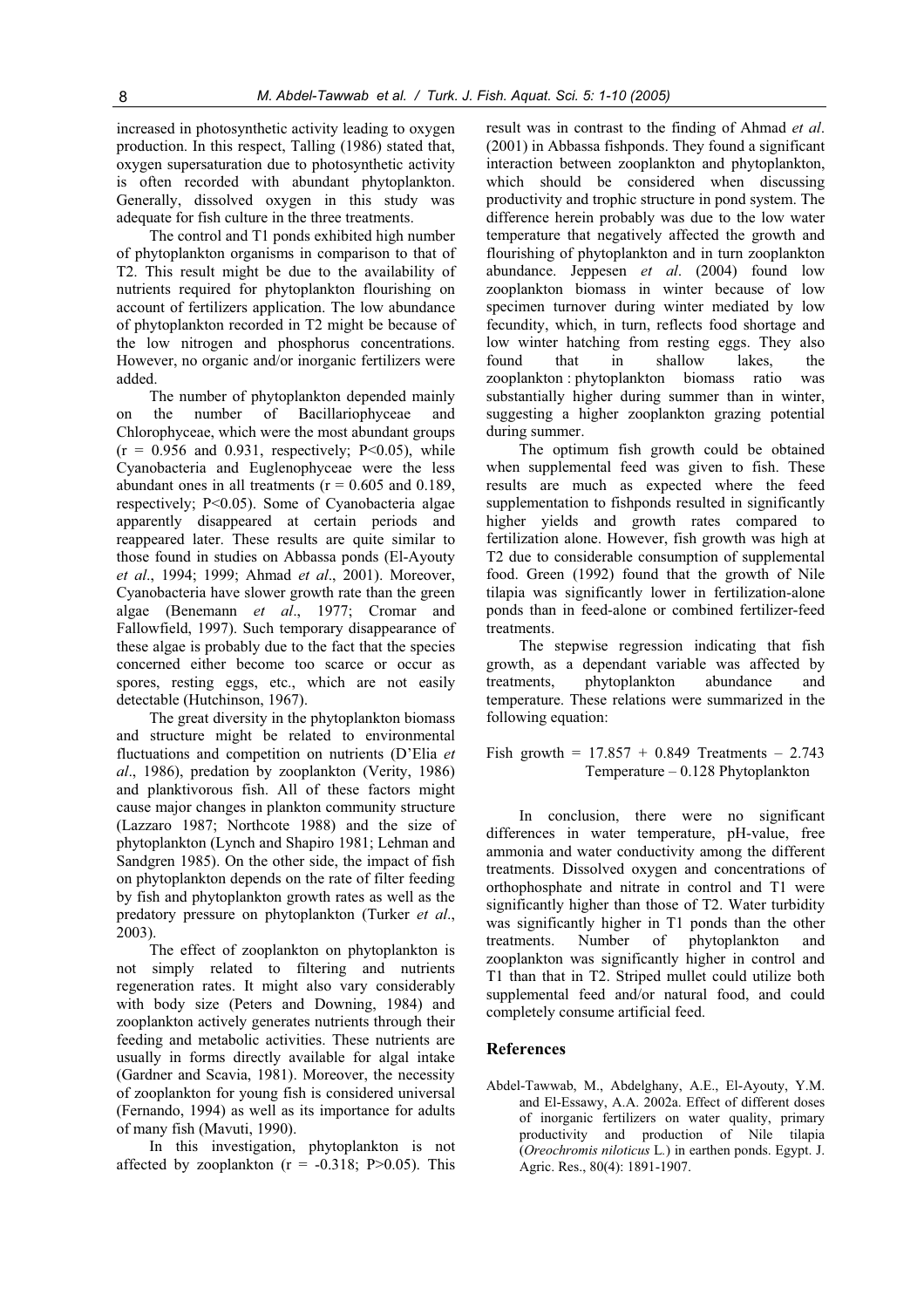- Abdel-Tawwab, M., Abdelghany, A.E., El-Ayouty, Y.M. and El-Essawy, A.A. 2002b. Effect of inorganic fertilizers with different N/P/K ratios on water quality, primary productivity and production of Nile tilapia (*Oreochromis niloticus* L.) in earthen ponds. Egypt. J. Agric. Res., 80(4): 1909-1923.
- Ahmad, M.H., Abdelghany, A.E. and Abdel-Tawwab, M. 2001. Phytoplankton dynamics in fertilized earthen ponds received supplemental feed at different timing for different periods. Egypt. J. Botony, 41(1): 79-98.
- American Public Health Association, APHA, 1985. Standard Methods for the Examination of Water and Wastewater, 16<sup>th</sup> ed. American Public Health Association, Washington, D.C., USA.
- Benemann, J.R., Weissman, J.C., Koopman, B.L. and Oswald, W.J. 1977. Energy production by microbial photosynthesis. Nature, 268: 19-23.
- Boyd, C.E. 1984. Water Quality in Warmwater Fishponds. Auburn University, Agricultural Experimental Station, Auburn, Alabama, USA.
- Brusle, J. 1981. Food and feeding in grey mullet. In: O.H. Oren (Ed.), Aquaculture of Grey Mullet, Cambridge University Press, Cambridge, UK: 185-217.
- Cromar, N.J. and Fallowfield, H.J. 1997. Effect of nutrient loading and retention time on performance of high rate algal ponds. J. Applied Phycology, 9: 301-309.
- D'Elia, C.F., Sanders, J.G. and Boynton, W.R. 1986. Nutrient enrichment studies in a coastal plain estuary: phytoplankton growth in large-scale, continuous cultures. Canad. J. Fish. Aquat. Sci., 43: 397-406.
- Descy, J.P. 1987. Phytoplankton composition and dynamics in river Meuse (Belgium). Arch. Hydrbiol. (Suppl. 78), 2: 225-247.
- Diana, J.S., Lin, C.K. and Schneeberger, P.J. 1991. Relationships among nutrient inputs, water nutrient concentrations, primary productivity and yield of *Oreochromis niloticus* in ponds. Aquaculture, 92: 323-341.
- Diana, J.S., Lin, C.K. and Jaiyen, K. 1994. Supplemental feeding of tilapia in fertilized ponds. J. World Aquacult. Soc., 25: 497-506.
- Diana, J.S., Lin, C.K. and Yang, Y. 1996. Timing of supplemental feeding for tilapia production. J. World Aquacul. Soc., 27(4): 410-419.
- Dytham, C. 1999. Choosing and Using Statistics: A Biologist's Guide. Blackwell Science Ltd., London, UK. 147 pp.
- El-Ayouty, Y.M., El-Essawy, A.A. and Said, A.A. 1999. The assessment of water quality of Enan and El-Abbassa ponds, Egypt. Acta Hydrobiol., 41(2): 117- 137.
- El-Ayouty, Y. M., El-Essawy, A.A., Abdelghany, A.E. and Abdel-Tawwab, M. 1994. Effect of different N/P/K ratios on physico-chemical changes and phytoplankton standing crop in fish pond. Bull. Fac. Sci. Zag. Univ., 16(1): 216-239.
- Fernando, C.H. 1994. Zooplankton, fish and fisheries in tropical fresh waters. Hydrobiologia, 272: 105-123.
- Gardner, W.S. and Scavia, D. 1981. Kinetic examination of nitrogen release by zooplankters. Limnol. Oceanogr., 26: 801-810.
- Green, B.W. 1992. Substitution of organic manure for pelleted feed in tilapia production. Aquaculture, 101: 213-222.
- Harrison, I.J. and Senou, H. 1997. Mugilidae: Mullets. In: K.E. Carpenter and V. Niem (Eds.), FAO Identification Guide for Fishery Purposes, The

Western Central Pacific References No. 9812, 41-42.

- Hutchinson, G.E. 1967. A Treatise on Limnology. Vol. II. Introduction to Lake Biology and the Limnoplankton. John Wiley and Sons, Inc., New York, USA, 660 pp.
- Ibrahim, A.M., Abd El-Hakim, N.F., Nagdy, Z.A. and Ali, N.A. 2003. Effect of fish pond fertilization systems on water physico-chemical properties and phyto and zooplankton communities. (Ain Shams Univ.) J. Environ. Sci., 7(1): 107-133.
- Jana, S.N., Garg, S.K. and Patra, B.C. 2004. Effect of periphyton on growth performance of grey mullet, *Mugil cephalus* (Linn.), in inland saline groundwater ponds. J. Appl. Ichthyol., 20(2): 110-117.
- Jeppesen, E., Jensen, J.P., Søndergaard, M., Fenger-Grøn, M., Bramm, M.E., Sandby, K., Møller, P.H. and Rasmussen, H.U. 2004. Impact of fish predation on cladoceran body weight distribution and zooplankton grazing in lakes during winter. Freshwater Biology, 49 (4): 432-447.
- Katz, T., Herut, B., Genin, A. and Angel, D.L. 2002. Gray mullets ameliorate organically enriched sediments below a fish farm in the oligotrophic Gulf of Aqaba (Red Sea). Marine Ecology Progress Series, 234: 205- 214.
- Kobbia, I.A. 1982. The standing crop and primary production of phytoplankton in Lake Brollus. Egypt. J. Botany, 25 (1-3): 109-127.
- Lazzaro, X. 1987. A review of planktivorous fishes: their evolution, feeding behaviours, selectivities and impacts. Hydrobiologia, 146: 97-167.
- Lehman, J.T. and Sandgren, C.D. 1985. Species-specific rates of growth and grazing loss among freshwater algae. Limnol. Oceanogr., 30: 34-46
- Lupatsch, I., Katz, T. and Angel, D.L. 2003. Assessment of the removal efficiency of fish farm effluents by grey mullets: a nutritional approach. Aquacult. Res., 34: 1367-1377.
- Lynch, M. and Shapiro, J. 1981. Predation, enrichment and phytoplankton community structure. Limnol. Oceanogr., 26: 86-102
- Mavuti, K.M. 1990. Ecology and role of zooplankton in the fishery of lake Naivasha. Hydrobiologia, 208: 131- 140.
- Northcote, T.G. 1988. Fish in the structure and function of freshwater ecosystems: a "top-down" view. Canad. J. Aquat. Sci., 45:361-3.
- Odum, W.E. 1970. Utilization of the direct grazing and plant detritus food chains by the striped mullet *Mugil cephalus*. In: J.J. Steele (Ed.), Marine Food Chain. Oliver and Boyd, Edinburgh: 222-240.
- Oren, O.H. 1981. Aquaculture of Grey Mullets. Cambridge University Press, New York, USA, 507 p.
- Peters, R.H. and Downing, J.A. 1984. Empirical analysis of zooplankton filtering and feeding rates. Limnol. Oceanogr., 29: 763-784.
- Porter, C.B., Krost, P., Gordin, H. and Angel, D.L. 1996. Preliminary assessment of grey mullet (*Mugil cephalus*) as a forager of organically enriched sediments below marine fish farms. Israel J. Aquaculture, 48: 47-55.
- Prescott, G.W. 1961. Algae of the Western Great Lakes Area. W.M.C. Brown Company Publishers, Dubuque, IA, USA, 990 pp.
- Reynolds, C.S. 1984. The ecology of freshwater<br>phytoplankton. Cambridge University Press, phytoplankton. Cambridge University Press, Cambridge, UK, 384 pp.